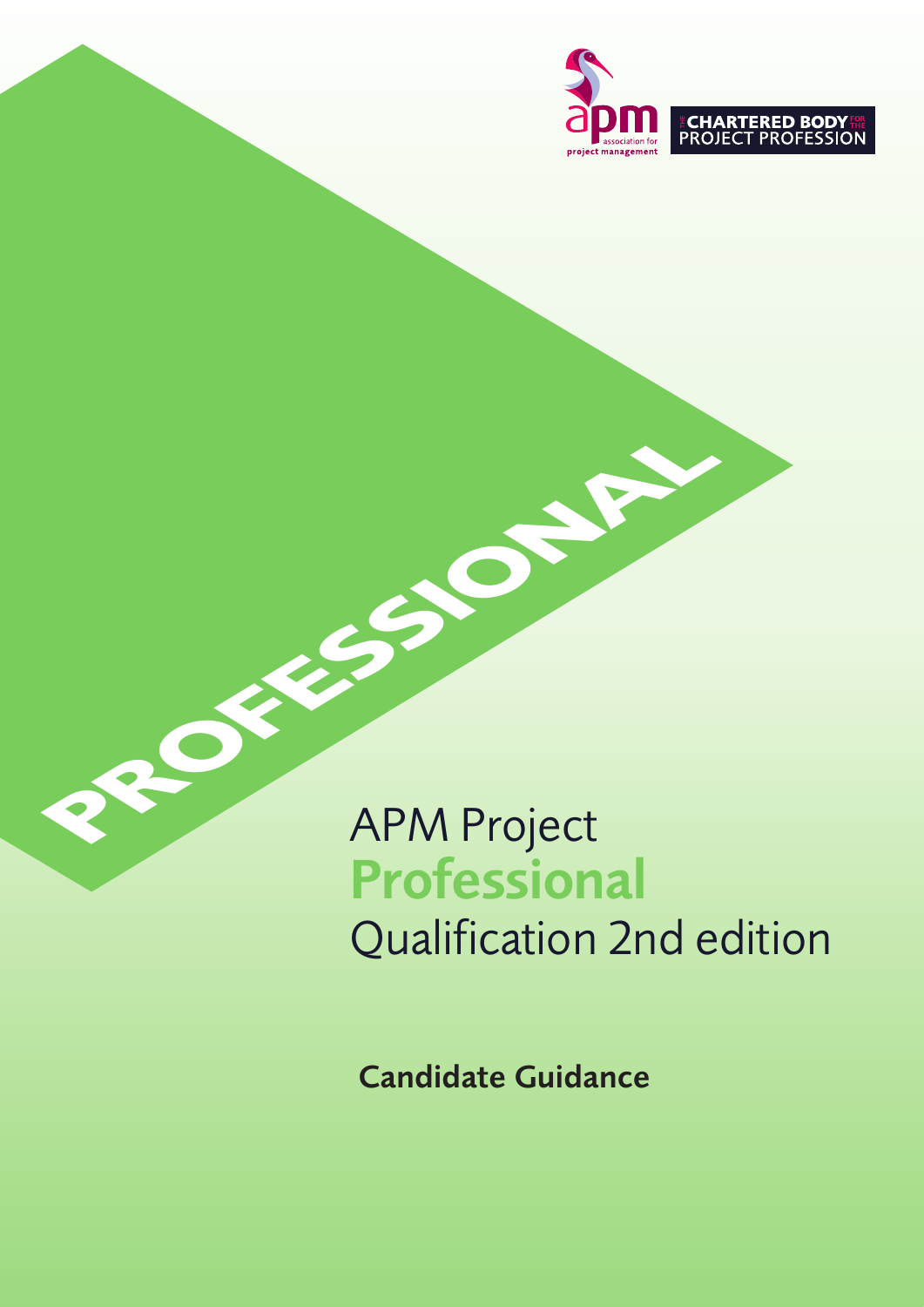

| <b>Contents</b> | <b>Introduction</b>                         | 3 |
|-----------------|---------------------------------------------|---|
|                 | Applying for the assessment                 | 3 |
|                 | <b>Assessment Advice</b>                    | 4 |
|                 | Assessment details                          | 4 |
|                 | Assessment materials                        | 5 |
|                 | Assessment procedure                        | 5 |
|                 | During the assessment                       | 5 |
|                 | <b>Assessment Regulations</b>               | 5 |
|                 | <b>Your Results</b>                         | 5 |
|                 | Assessment scores                           | 5 |
|                 | Borderline results                          | 6 |
|                 | Notification of results                     | 6 |
|                 | Retaking the assessment                     | 6 |
|                 | <b>Assessment Results Enquiries/Appeals</b> | 6 |
|                 | <b>Access Arrangements</b>                  | 7 |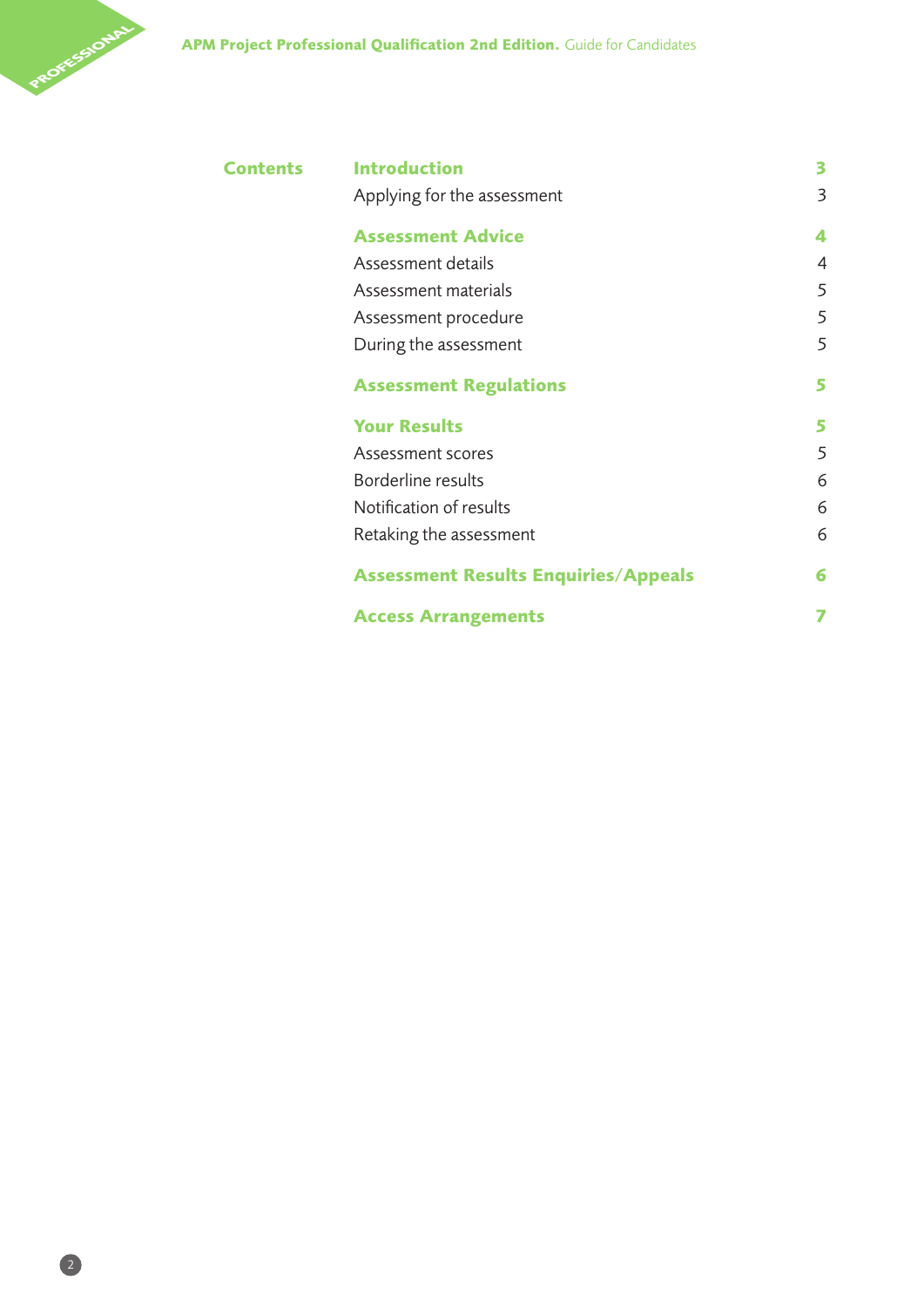# **Introduction**

The APM Project Professional Qualification  $2^{nd}$  edition is aligned to the APM Body of Knowledge 7th edition, and Chartered Project Professional (ChPP) standard.

The APM Project Professional Qualification 2<sup>nd</sup> edition seeks to assess your skill and capability to perform in a specific project environment.

To meet the requirements of the assessment, you should be able to draw on a broad range of knowledge established through experience and personal development.

Topics include; governance, leadership, virtual teams, communication, conflict, team development/ management, engagement and influence.

Please take the time to read and understand these guidance notes. They outline the assessment regulations and will help you apply for and take the assessment.

# **Applying for the assessment**

If you are taking the APM Project Professional Qualification 2<sup>nd</sup> edition through an APM Accredited Provider, they will advise you of the date, venue/online platform and timing of the assessment.

If you prefer to take your assessments directly through APM, please refer to APM's website for further information on open assessment dates. The APM Qualifications Department will confirm the date and venue/online platform for your assessment.

If you have any special requirements (further information of these can be found on page seven), please advise the APM Accredited Provider you are taking the exam through, or the APM Qualifications Department (qualifications@apm.org.uk) at least seven days prior to the assessment date.

Fees apply for cancellation or non-attendance. If you withdraw from the assessment up to 10 working days before the assessment, the full fee will apply. If you cancel 10 working days or more before the assessment a cancellation fee will apply. Details of the cancellation fee are available from the APM Qualifications Department.

If you are unable to attend your assessment due to illness, you must inform the APM Qualifications Department immediately. This should be done either through your organisation, Accredited Provider or directly to APM. A medical certificate signed by a doctor must be provided within five working days of the assessment date.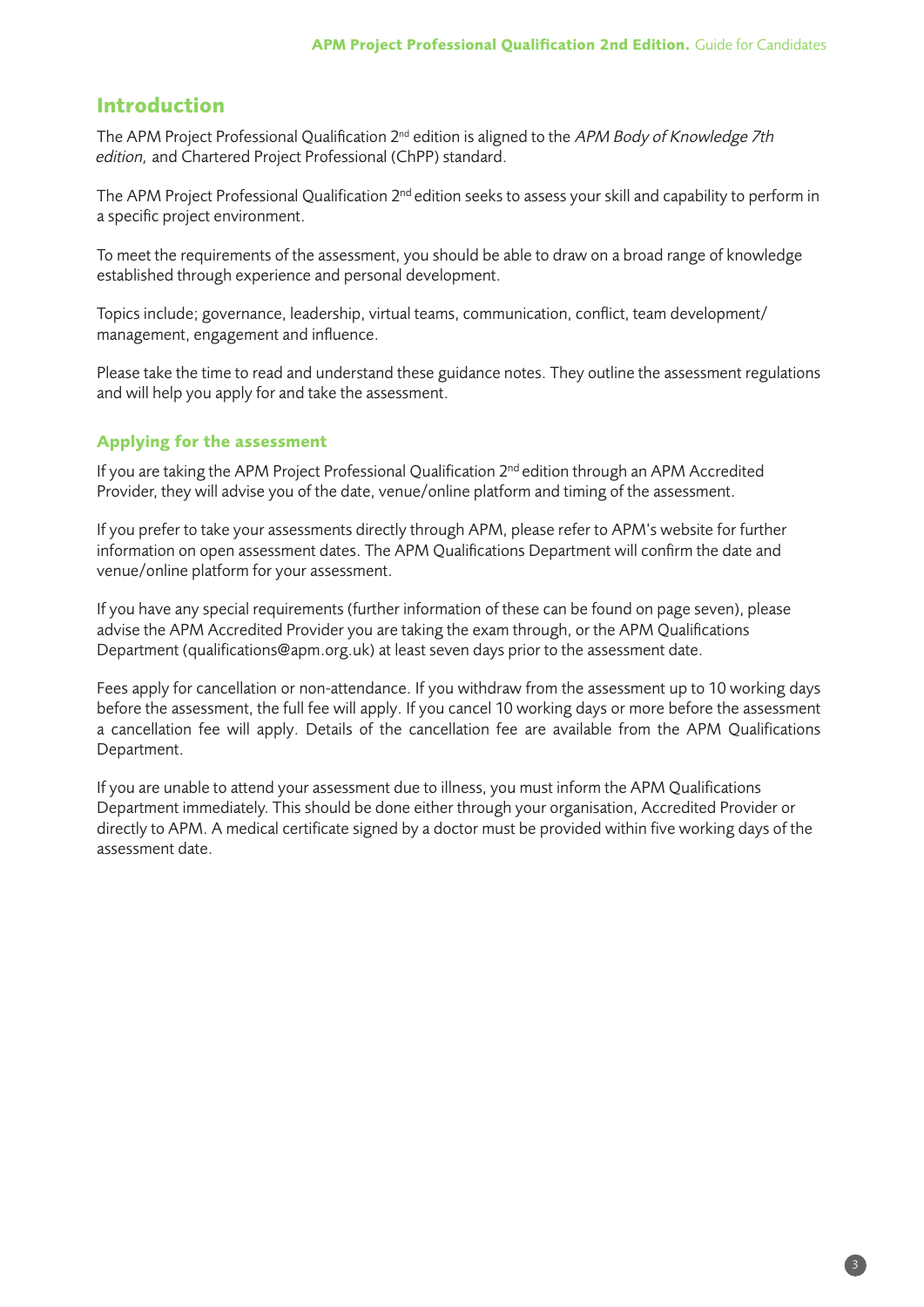# **ROFESSIONAL Assessment Advice**

# **Assessment details**

There are three elements to the APM Project Professional Qualification  $2^{nd}$  edition, and these are based on a pre-seen case study. The elements will address the assessment criteria detailed in the syllabus.

# **Scenario assessment**

The scenario assessment is a role play situation, with one of the assessors taking on a specific role and the candidate taking on the role of project manager. The assessment is based on a new event/information which will impact the project detailed in the pre-seen case study.

You will have 10 minutes preparation time and 20 minutes for the scenario role play.

Each scenario assessment will always cover the following syllabus area:

■ Communicate effectively with stakeholders to achieve a project's objectives

And one of the following:

- Negotiate effectively with stakeholders to achieve a project's objectives
- Resolve problems taking a logical approach to the problem-solving process
- Make decisions which support the objectives of a project

The scenario is worth 20 marks. 10 marks for the assessment of effective communication and 10 marks for the assessment of **either** problem solving **or** decision making **or** negotiation.

# **Oral exam**

The oral exam will be conducted by two assessors and will last 50 minutes.

All questions will need to be answered as though you were managing the project detailed in the pre-seen case study.

The oral exam is worth 40 marks. Four learning outcomes selected across the three units will be assessed.

# **Project report**

You will need to produce a project report as detailed in the question you are given. The project report will be based on the pre-seen case study. You will have 60 minutes to produce the report online plus 15 minutes reading time; this will be invigilated, either by a training provider in a classroom or remotely.

The project report is worth 30 marks. One learning outcome selected across the three units will be assessed.

# **Assessment materials**

You will be allowed a lightly annotated copy of the pre-seen case study with you at every stage of the assessment. No additional pre-prepared notes will be allowed.

# **Assessment procedure**

In total, the assessment of all elements will last two hours 35 minutes and will take place on the same day.

The scenario assessment and oral exam elements will be assessed by two assessors and will be carried out consecutively. These assessments can either be carried out in a physical location or virtually, using video conferencing software.

The project report will be carried out as an online written assessment. This can either be invigilated by a training provider or can be remotely invigilated.

Please note that two different platforms will be used for the virtual assessment - one for the scenario and oral exam, and another for the written report.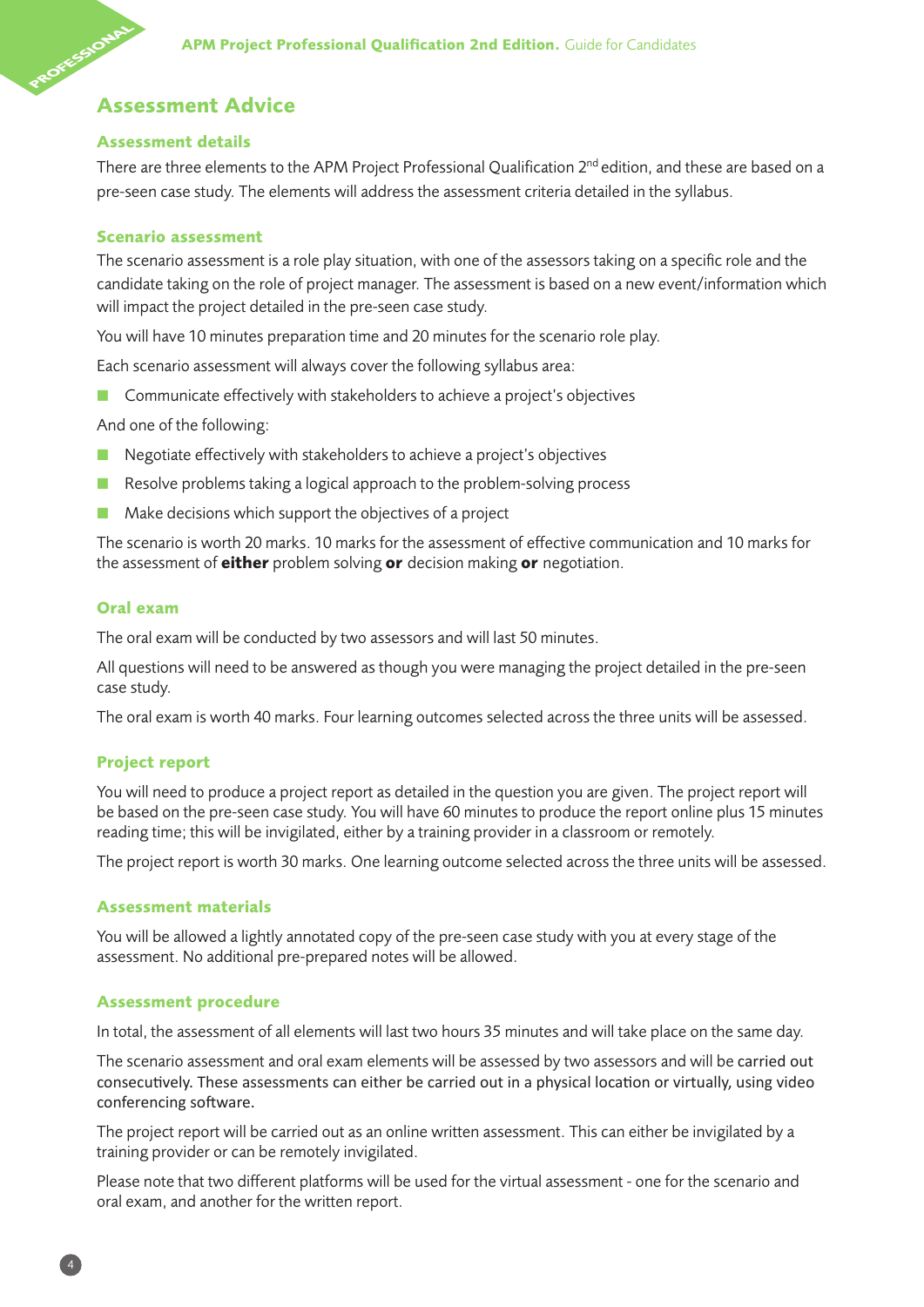# **During the assessment**

- Only leave the room in an emergency, if you have been excused or directed to leave by the assessor/ invigilator.
- Conduct yourself in a way which will make it possible for the assessment to be carried out without hindrance or annoyance to the other candidates or to the assessor/invigilator.

# **Assessment Regulations**

The following rules on conduct apply to students attending an APM assessment:

- You need to arrive at the assessment venue 30 minutes prior to the assessment start time. Late arrivals will not be permitted entry into the assessment room. If you are attending the assessment virtually, you will need to have the relevant links to the two online platforms and join the assessment at your allocated time slot.
- $\blacksquare$  You will be required to provide photo evidence of your identity.
- $\blacksquare$  You are required to comply in all respects with any instructions issued by the assessors/invigilator(s) before and during the assessment.
- $\blacksquare$  You are required to comply with the ruling of the assessors/invigilator(s). They are obliged to report any cases of irregularity or improper conduct to APM. They are also empowered to discontinue your assessment if you are suspected of misconduct and to exclude you from the exam room.
- **Except** for the case study and in instances of remote invigilation when your mobile phone will be required for recording, you are not permitted to bring any written or printed material into the assessment room, such as any books, bags, mobile phones, electronic communication devices or any item with smart technology functionality.
- If you are attending a face-to-face assessment, you are not permitted to remove either your scenario or your oral exam question paper from the assessment room.

# **Your Results**

# **Assessment scores:**

There are 90 marks available across the assessment. The pass mark is 60% of the available marks across all three elements of the assessment.\* To ensure performance in each assessment element, candidates must score a minimum mark in each as follows:

- $\blacksquare$  Scenario 10 marks
- $\Box$  Oral exam 20 marks
- **B** Report  $-15$  marks

\*This may be changed on the recommendation of the Senior Examiner Team during the lifetime of the qualification.

# **Borderline results**

If your overall score is a borderline fail (i.e. 58% to 59%), it will automatically be re-marked by another marker.

**Notification of results** (Please note: APM cannot give results over the telephone)

You will be advised of your results within a maximum of 10 weeks of completing the assessment. You will be sent an email confirming your result, with notification of your final mark and the score achieved for each question.

If you are successful, you will be sent a PDF certificate and a digital badge. Accredited Providers will also be notified of results.

5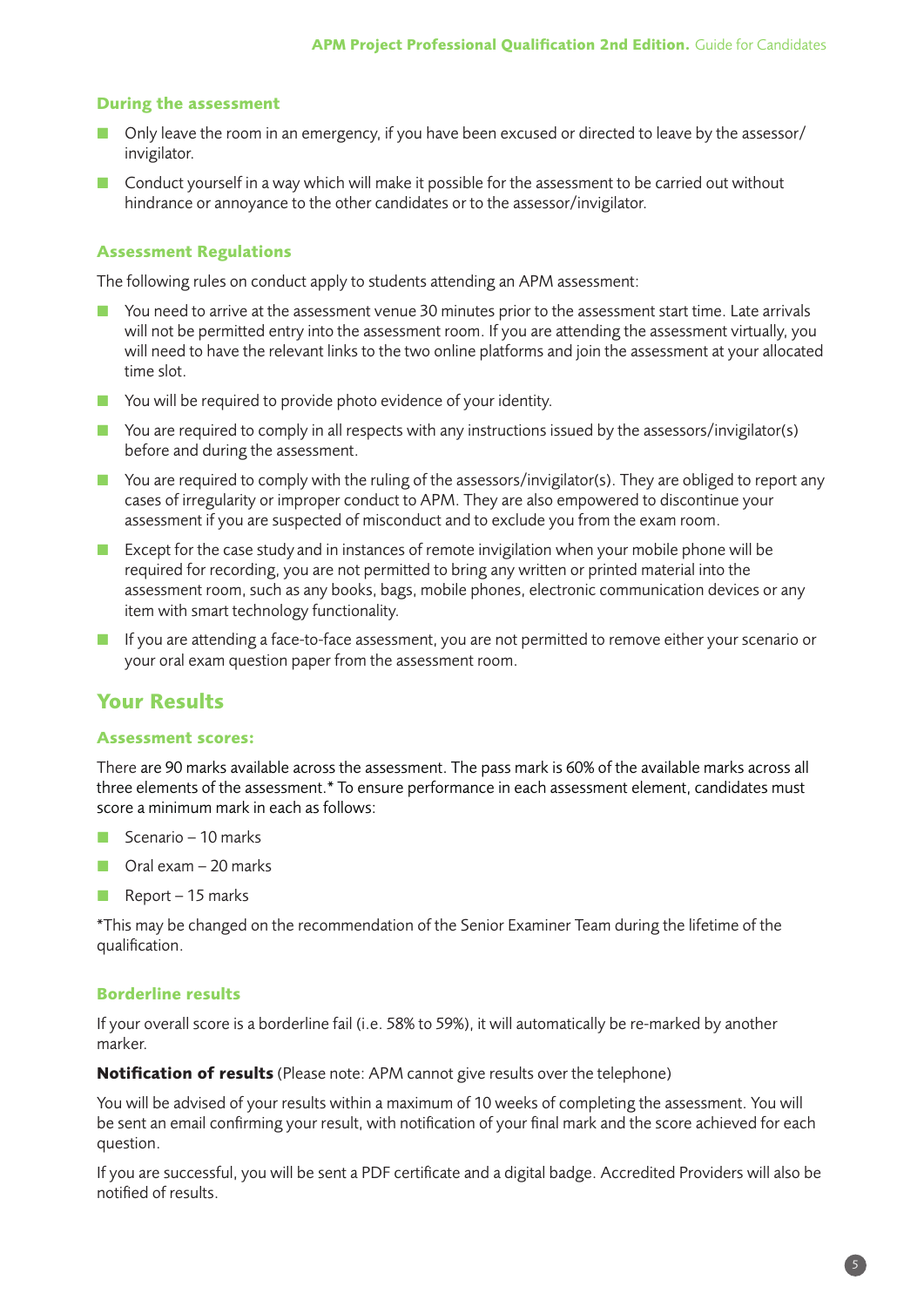# **ROFESSIONAL Re-taking the assessment**

You may either re-sit through an APM Accredited Provider or register to attend one of the open assessments. For more details, visit our website: www.apm.org.uk/qualifications-and-training/ qualifications-find-out-more/open-exams/

#### **Assessment results enquiries/appeals**

By sitting the assessment, you are confirming you are fit to do so; no appeals will be heard concerning a candidate's wellbeing during the assessment. Further information on APM's Assessment Results Enquiries/ Appeals process can be found on APM's website: https://www.apm.org.uk/apm-complaints-process/ assessment-results-enquiry-process/

# **Access Arrangements**

#### **Medical and mobility**

APM is committed to promoting a positive assessment environment for people with special educational needs, disabilities or temporary injuries. It has a great deal of experience in facilitating individual requirements and tailoring adjustments with the aim of removing any unfair disadvantage that the individual may encounter without changing the demands of the assessment.

Access to the facilities or arrangements described here can be granted to candidates with either short term or long term conditions, specific learning difficulties, or regarded as disabled in terms of the Equality Act 2010. A dispensation may be allowed for a medical or physical condition that prevents you from completing the assessment within the normal regulations.

All requests must be supported by a medical certificate or other relevant medical documentation from your GP or other appropriate medical professional. This must be stated at the time of application. All medical evidence must be received by midday, at least, five working days before the assessment, failure to do so will result in the dispensation not being granted.

Extra time: Extra time is available if you have a specific learning difficulty such as dyslexia or a medical requirement. The normal additional time is 15 minutes per hour of assessment.

#### **Other aids/equipment available**

Large print papers may be produced by prior arrangement with the APM Qualifications Department. Requests for large print papers must be received by midday at least 10 working days before the assessment date.

You may bring cushions, special seats and any other resting aids by prior arrangement with the APM Qualifications Department.

You should be aware that all APM qualifications are now available online, and there may be instances where you find the online provision a more appropriate format to sit your assessment.

For assistance with any of the above, or for any other requirements please contact the APM Qualifications Department.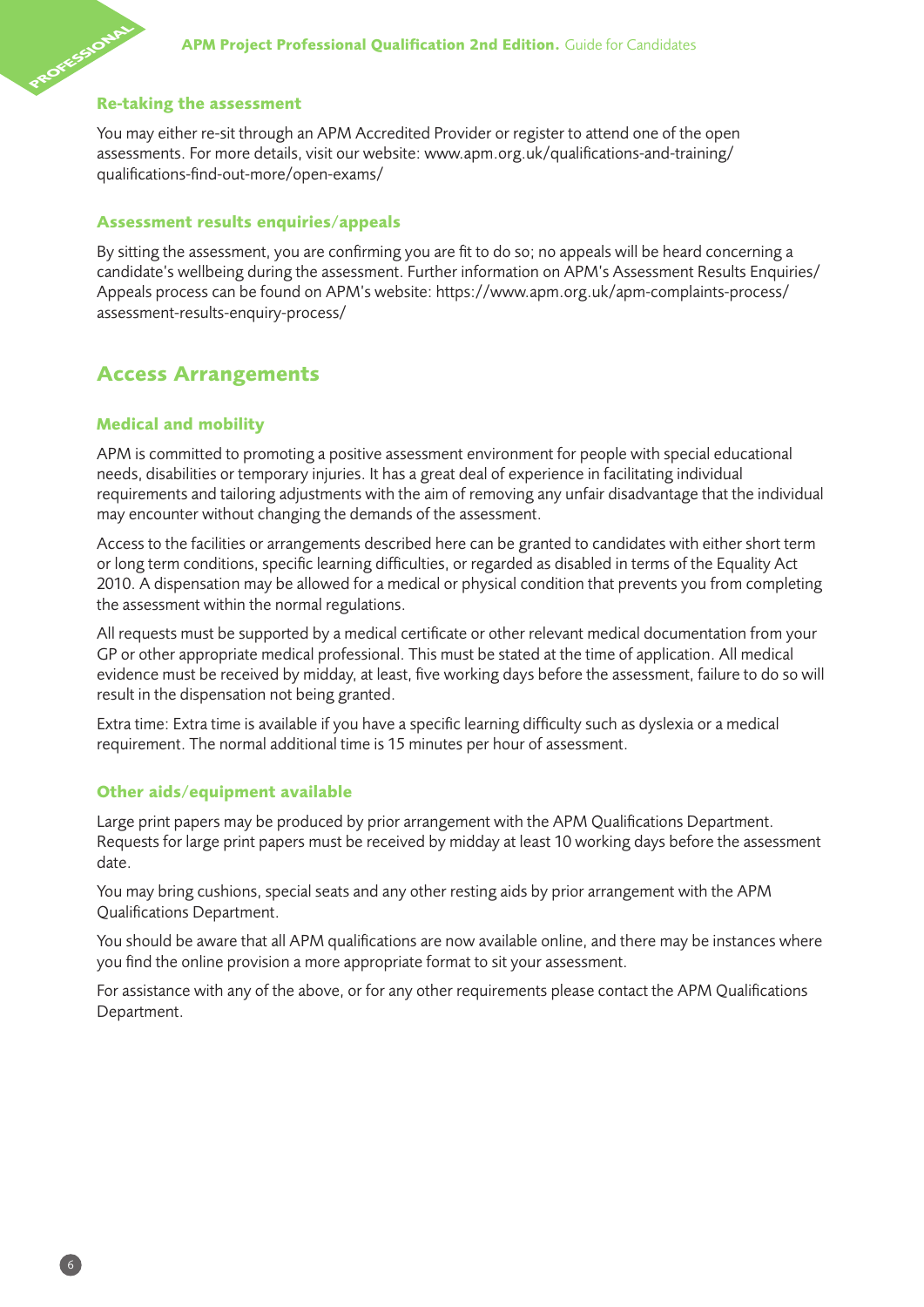# **Notes**